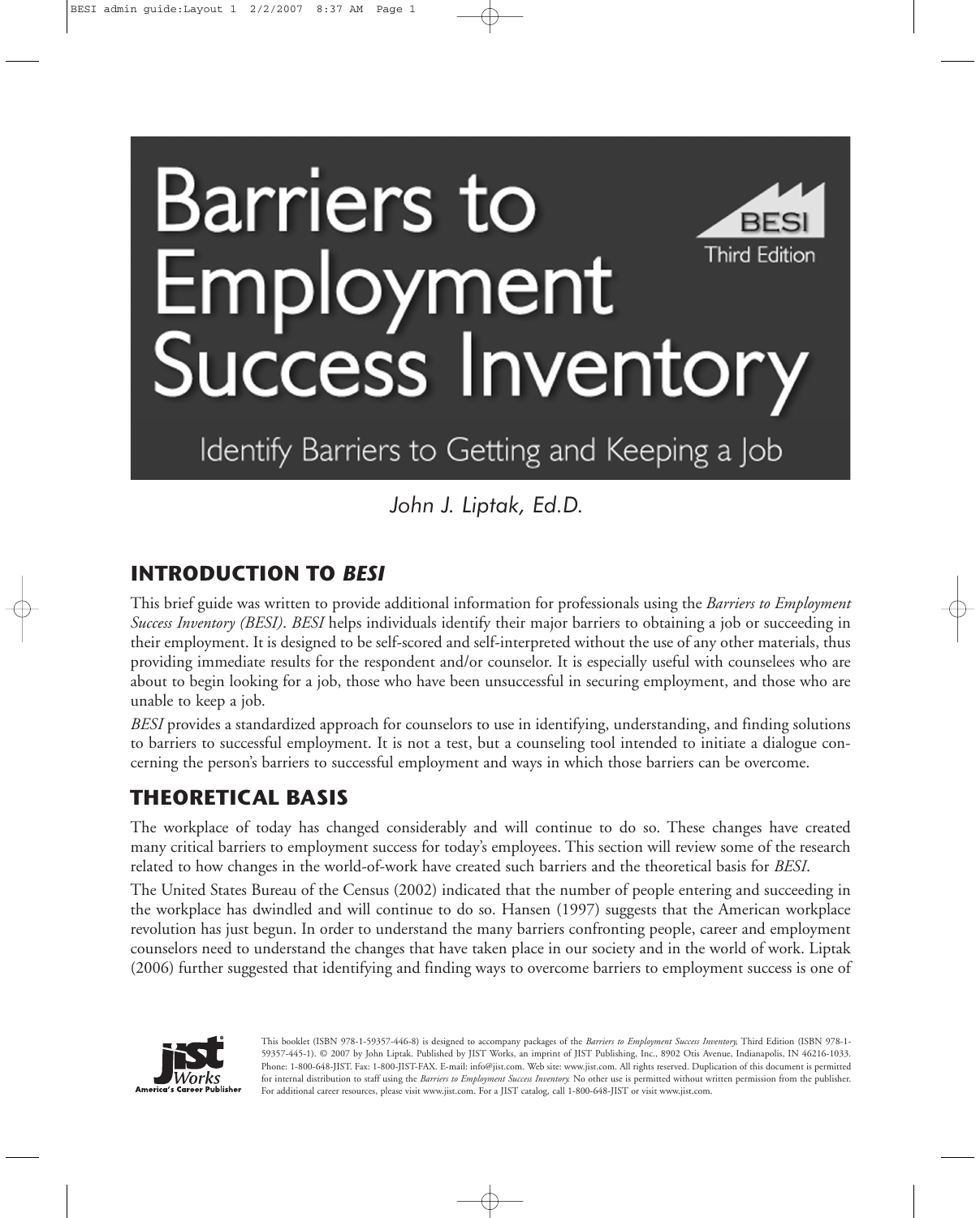the most critical interventions that can be used with clients. He concludes that overcoming these employment barriers is often the first step in helping people enjoy successful employment.

A review of the literature that describes programs and interventions designed to help clients overcome barriers revealed that, across the board, clients' barriers tend to cluster in five distinct categories: financial concerns, psychological issues, career decision-making and planning skills, job search skills, and education and training. These categories make up the individual scales on *BESI* and are discussed in more detail below.

#### **I. Personal and Financial Barriers**

People need to know how to live while in the midst of a career transition and how to manage their finances until they can find employment. Lock (2005a) suggested that financial planning is a critical part of attaining employment success. He said that clients who are unemployed or in the midst of a career change need to feel financially secure before beginning to think about a job search campaign. He suggested that in order to cope effectively, people must do things such as apply for unemployment benefits as soon as possible, develop a budget, lower expenses while in the midst of change, and find ways to bring in extra money.

#### **II. Emotional and Physical Barriers**

People often need to overcome many different emotional and physical barriers to attain employment success. Research indicates that the stress of unemployment can be linked to a variety of psychological disorders, including depression, suicide, alcoholism, and child abuse. Such stress and disorders can interfere with the job search process, in turn causing additional stress for the individual.

Winegardner, Simonetti, and Nykodym (1984) have described unemployment as "The Living Death," and say that it can have "a devastating impact on the human psyche, just as the major crises of divorce, the death of a loved one, and facing death itself strongly affect each individual" (p. 149). Their research suggests that the unemployed go through five stages that parallel those confronting individuals facing serious emotional trauma. The stages include the following:

**Stage One: Denial and Isolation —** In this stage individuals deny that they have been terminated from or have lost their jobs. They may be confused about their job loss. They are probably shocked by the realization that they are dispensable. This can lead to feeling inadequate, questioning their self-worth, and even feeling guilty.

**Stage Two: Anger —** In this stage the reality of the termination has registered, and individuals begin to feel anger toward the organization, management, and/or immediate supervisors. The union, the system, or foreign competition may later become the target of their discontent. After they have expressed anger at all possible outside sources, their anger is turned inward. Self-analysis can become self-criticism.

**Stage Three: Bargaining —** In this stage, individuals begin to calculate, compute, reflect, and compromise. They attempt to bargain with the company or an immediate supervisor in an attempt to reverse the decision. As their attempts to compromise fail, they give up. They also try to identify their options. Their focus is on the future and on the possibilities that are available. They may feel that when they get through this ordeal, they will be a better person for it.

**Stage Four: Depression** — In this stage, individuals become more silent and withdrawn, thus contributing to feelings of depression. Because they have focused so much on being unemployed, they may feel meaningless. They are probably frustrated and doubting their ability. They feel lethargic and simply want to be left alone.

**Stage Five: Acceptance —** In this stage, individuals focus on the reality of the situation; analyze their skills, abilities, and resources; and face the future. They realize that their job is gone and that it is time to search for a new one. They experience more energy as they begin their job search. They have adjusted to being unemployed and are excited about getting on with their life (pp. 150–153).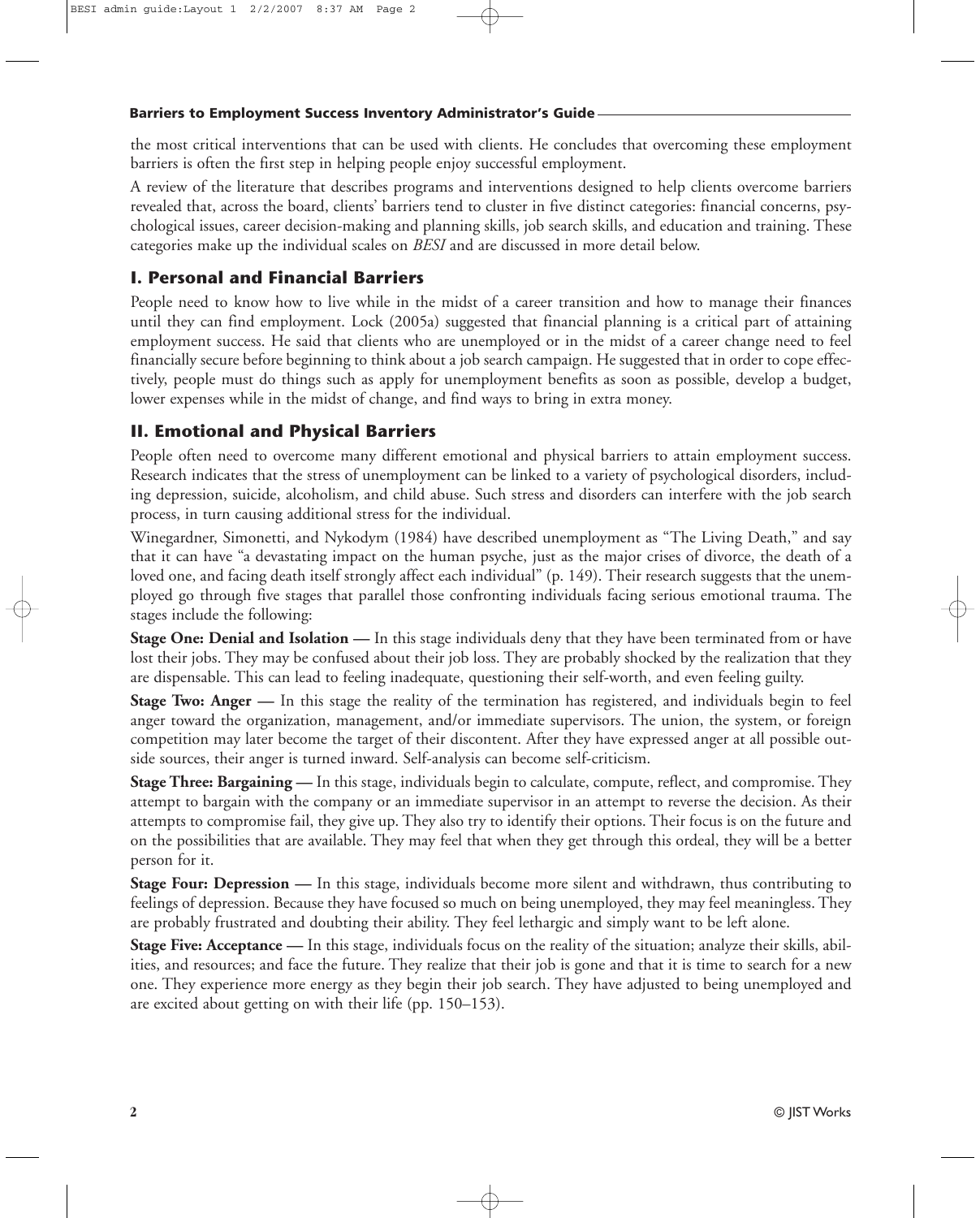#### **III. Career Decision-Making and Planning**

In addition to mass downsizing, other major changes in the workplace force people to take control of their own career development. Average wages have steadily declined over the last decade. Employers pay less toward employee pension plans and health insurance costs, and employees pay more. To cut costs and improve efficiency, most major companies now use temporary workers for piecemeal, consulting, freelance, part-time, and outsourced work. As a result, Pink (2001) suggested that workers in the twenty-first century will need to develop excellent career planning and career-resiliency skills to be successful.

According to Charland (1993), labor market estimates in the United States indicate that at least a third of all job roles are in transition, a third of all vocational-technical schools have become obsolete, and a third of all workers will eventually leave their jobs. Transitions in the workplace have become commonplace. Most companies even have career and outplacement services as a part of their human resources departments. Many authors contend that in the future, workers will change jobs more frequently, be required to move more often to get a job, and have to retrain for new employment opportunities.

Lock (2005b) concluded that people working in the twenty-first century will need to take charge of their careers. He suggested that many employers no longer provide job security or loyalty to employees, and employees must develop and utilize effective career planning skills. He recommends that workers provide their own job security by setting and working toward long-range goals and that individuals should "treat every job as though you are self-employed and look out for yourself because no one else will" (p. 309).

#### **IV. Job-Seeking Knowledge Barriers**

The number of jobs available for today's U.S. workforce has decreased. Many workers have been or worry about being laid off from their jobs. Many companies have streamlined their operations and released unnecessary labor, moved their operations outside the United States to countries with lower labor costs, or replaced their workforce with production-efficient technology.

Gysbers, Heppner, and Johnston (1998) concluded that "job loss has economic meanings as well as social and psychological meanings" (p. 19). Amundson and Borgen (1987) identify four stages that an individual undergoes as the stress of conducting a job search negatively affects the mental and physical health of the individual. These stages include the following:

**Stage 1: Enthusiasm —** The initial stages of the job search are characterized by high hopes, high energy, and unrealistic expectations about job possibilities.

**Stage 2: Stagnation —** After the initial enthusiasm, job search efforts stagnate as the results of the job loss become apparent. Individuals at this stage might start to tire from the effort required in finding a job.

**Stage 3: Frustration —** Over time, the individual often feels frustration and anger resulting from continual rejection during a job search campaign. Unemployed individuals often vent their frustration and anger on friends and family.

**Stage 4: Apathy —** During this stage, the individual now spends a minimum amount of time on the job search, and a negative self-fulfilling prophecy emerges. Individuals often give up at this point, believing there must be something wrong with them and consequently spend less time looking for a job (p. 563).

In the initial stages of the job search, unemployed workers are relatively positive about looking for a job. However, as these individuals experience long-term unemployment, the stress eventually leads to abandonment of the job search. In order to lessen the effects of burnout and speed up the job search process, counselors need to be more aware of the levels of stress their clients are experiencing and of the various stress-reduction techniques that can help their clients cope with unemployment and the job search campaign.

Liptak (2006) suggested that people who experience frustration in their job search efforts are prone to be affected by a syndrome referred to as learned helplessness. Wood (1989) described learned helplessness as "a phenomenon that results when repeated life experiences are interpreted by people to be an indication that they are not in control of their own fate" (p. 4). Abramson, Seligman, and Teasdale (1978) say that people's attributions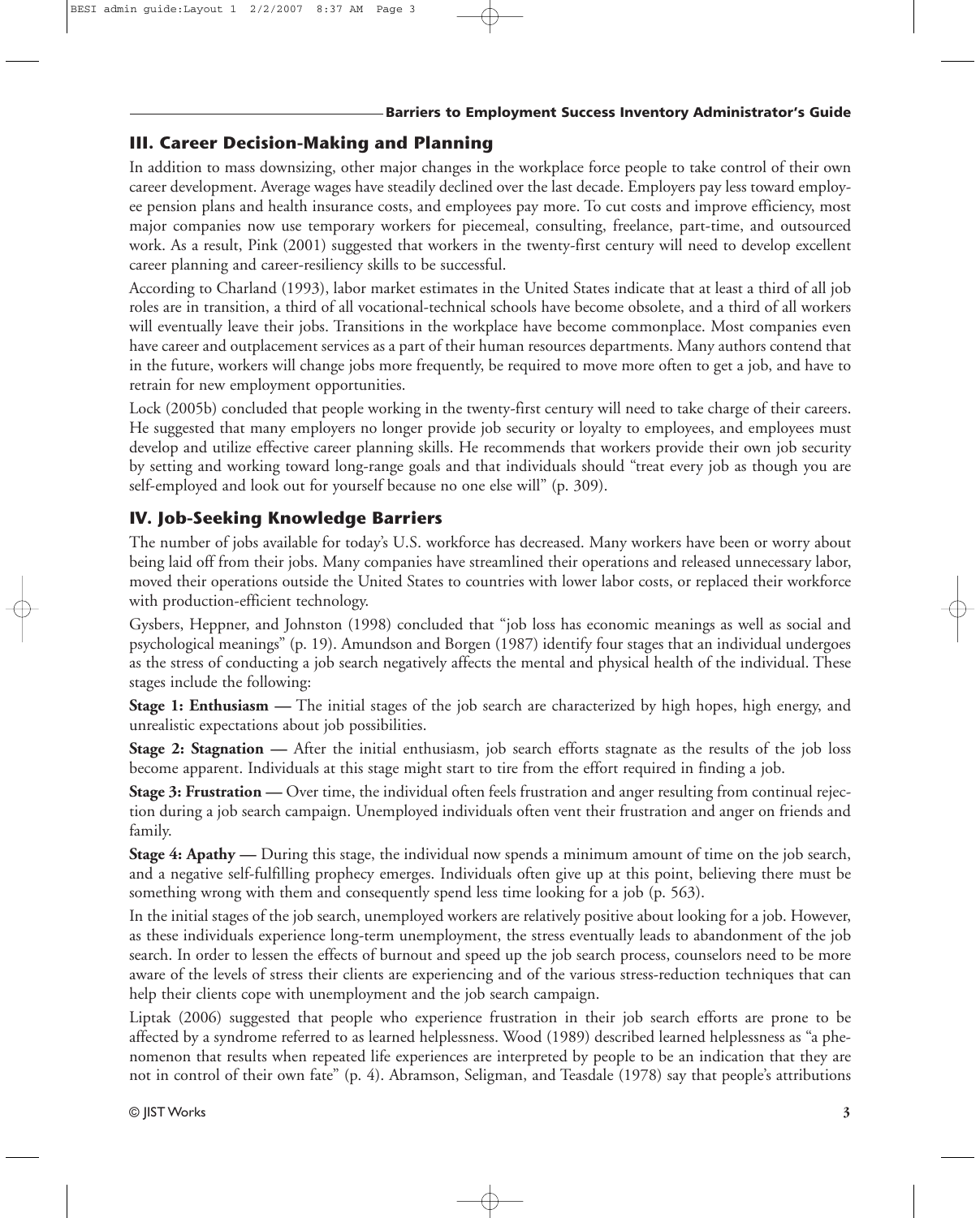about their perceived inability to have any control over past situations leads to expectations about what will occur in the future. The explanations people use to answer "What caused this to happen to me?" cause helplessness deficits in the areas of cognitions (beliefs that events are beyond control), motivation (passivity/withdraw), and emotions (sadness, anxiety, and hostility). This leads to low self-esteem, further expectations of failure, and selffulfilling prophecy.

#### **V. Education and Training**

To be most successful in the world-of-work, people need to embrace the notion of lifelong learning and get as much education and training as possible. Lock (2005a) said that the need for training and retraining will only increase. He suggested that a college education is no longer sufficient and only acts as a springboard to additional education and training. He believes that people should anticipate lifelong learning experiences that will involve returning to the classroom several times over their working life and that "continuous learning will be required in any job where people want meaningful work" (p. 54). For example, because technology is driving many of the new opportunities and changes in the world of work, people will need to have greater training and education in computer applications and technology.

#### **Specific Client Barriers and Correlations to** *BESI*

Borgen (1999) described a program called Starting Points, a group-based needs assessment program "designed to assist unemployed people to make informed choices about the types of assistance that they may find helpful in beginning the process of reconnecting with the labor market" (p. 98). In this program, group members identify specific barriers to employment that they have encountered and the negative feelings associated with the barriers. In a study of the program, clients expressed the need for the most assistance in areas that mirror the *BESI* categories:

- Education and training (chosen by 30% of the respondents as an area in which they needed the most assistance) correlates with the Training and Education scale on *BESI*.
- Career exploration and testing (22% of the respondents) and career information (19% of the respondents) correlate with the Career Decision-Making and Planning scale on *BESI*.
- Job search skills and opportunities (19% of the respondents) correlates with the Job-Seeking Knowledge scale of *BESI*.
- Issues related to financial assistance, transportation, and day care (12% of the respondents) correlates with the Personal and Financial scale on *BESI*.
- Psychological problems (10% of the respondents) correlates with the Emotional and Physical scale on *BESI*.

In addition, some of the research and programs that address barriers to employment success among cultural, ethnic, or other minority groups include the following:

Roberts, Harper, and Preszler (1997) studied FRESH START, a program that works with Native Americans who have multiple barriers to employment success. They concluded that "career development, or even job placement, is a great challenge with clients confronted with multiple barriers" (p. 121). FRESH START included client assessment, job search and retention skills, career exploration, personal counseling, remedial education, general education development, and job-specific training.

Herring (1996) identified several major barriers to Native Americans securing employment, including problems of anxiety, lack of education and training, negative stereotypes, and inadequate career- and self-knowledge regarding work.

Martin (1991) studied the barriers to employment success among urban Native Americans and those residing on reservations. He found that barriers included feelings of cultural conflict, lack of dependable transportation, culturally sensitive assessments, and the use of English as a second language.

Westwood and Ishiyama (1991) said that "a special challenge exists for counselors who work with distinct minority groups because of the additional barriers to employment" (p. 130). They noted that immigrant clients in the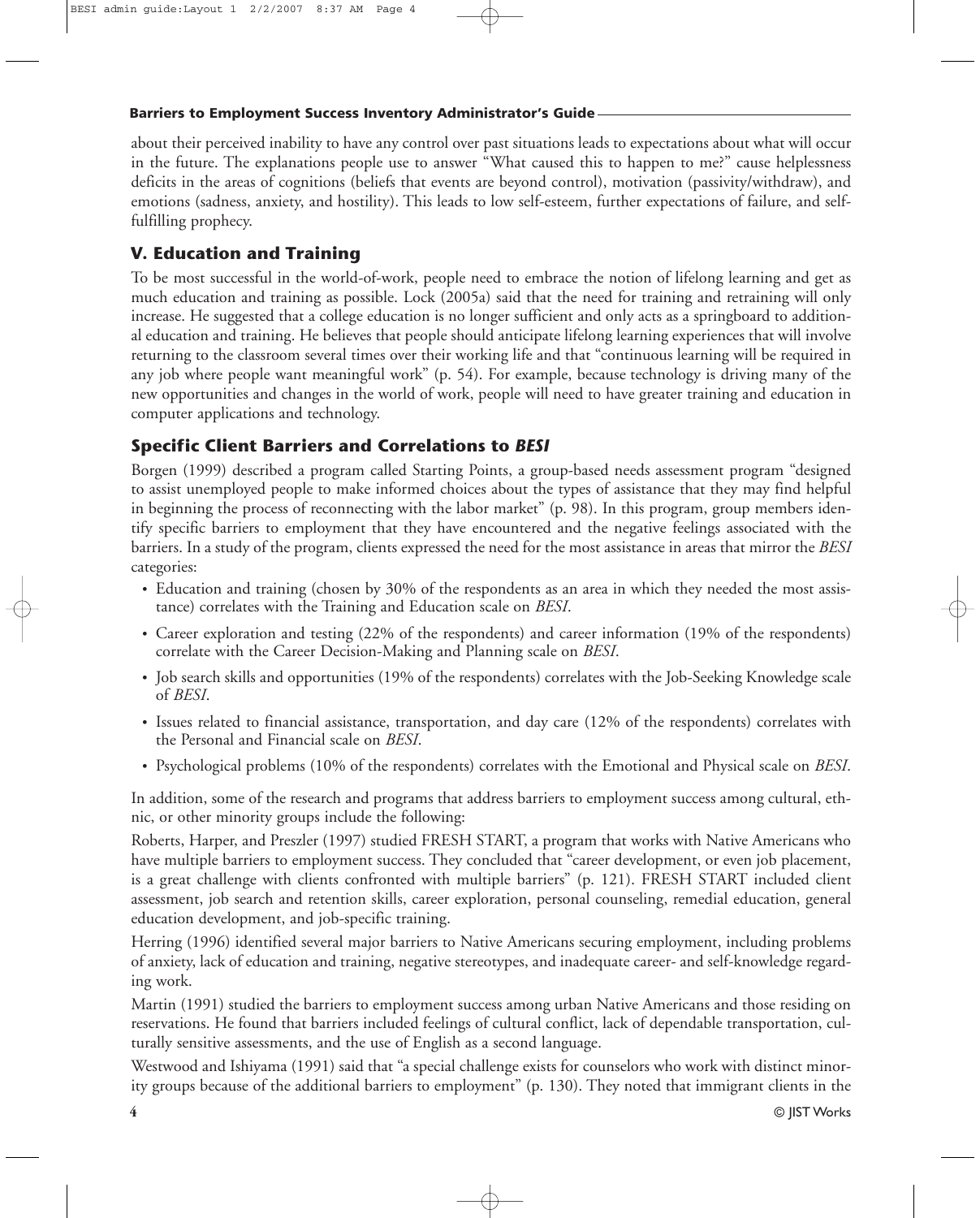United States faced such barriers as language difficulties, lack of knowledge of the world of work, limited networks, and lack of knowledge of job search and interviewing techniques.

Similarly, Cheatham (1990) suggested that African-Americans face certain barriers to employment success including inadequate information about the labor market, perceptions about the meaning of work, structural or racial discrimination, and a lack of available career information and guidance.

Worthington and Juntunen (1997) suggested that more research is needed to better understand and promote the school-to-work transition of both Eurocentric groups, as well as other diverse and at-risk groups. They said that transitioning students face many barriers, including disabilities, economic disadvantages, limited English proficiency, lack of education, and a lack of career guidance.

These programs are all designed to help people overcome the employment barriers that are included as the scales of *BESI*. The research indicates that while individuals, groups, and cultures all encounter a variety of employment difficulties, certain key barriers are almost universal.

#### **Identifying Barriers to Employment Success**

In 1997, the National Employment Counseling Association (NECA) developed competencies needed by counselors to identify and help eliminate barriers to their clients' employment success. These competencies apply to workforce development, welfare-to-work, school-to-work, One Stop, job service, and other employment counseling programs. Many of the competencies included such statements as

"The ability to provide ongoing assessment in individual and group assessment skills and to use formal and informal assessment methods that comply with EEOC regulations. The ability to provide ongoing assessment in individual and group settings involving the appraisal and measurement of the customer's needs, characteristics, potentials, individual differences, and self-appraisal."

"The ability to assist customers in obtaining the services needed to address barriers to employment, which might interfere with successful employment and career objectives."

The NECA competencies call for the ability to recognize special needs and barriers of minorities, women seeking nontraditional occupations, culturally different immigrants, the disabled, older workers, and persons with AIDS. Similarly, Angel and Harney (1997), in their text *No One Is Unemployable,* contended that "overcoming barriers to employment is a challenging yet central part of helping candidates secure and maintain employment" (p. 27). The *Barriers to Employment Success Inventory (BESI)* is designed to help career and employment counselors identify quickly and efficiently the barriers that are keeping their clients from obtaining employment in this new economy.

## **ADMINISTRATION AND INTERPRETATION**

*BESI* is a self-administered assessment device for use with individuals or groups. The average time to complete *BESI* is approximately 20 minutes, depending on such factors as age and reading ability. This assessment can also be administered online. For details, go to www.jist.com.

*BESI* should be administered under optimum testing conditions. The person overseeing the assessment should follow these steps.

#### **Before Beginning**

Make sure that each person has a copy of the booklet and a pencil or erasable pen. Inventory takers should be informed why they are taking *BESI* and how the results will be used. Tell respondents that they should mark all their answers directly on the inventory.

Ask respondents to write their names and other information on the front of the inventory booklets. Review the directions on the front cover of *BESI* with the individual or the group before they begin. Explain that *BESI* is not a test and, therefore, there are no right or wrong answers.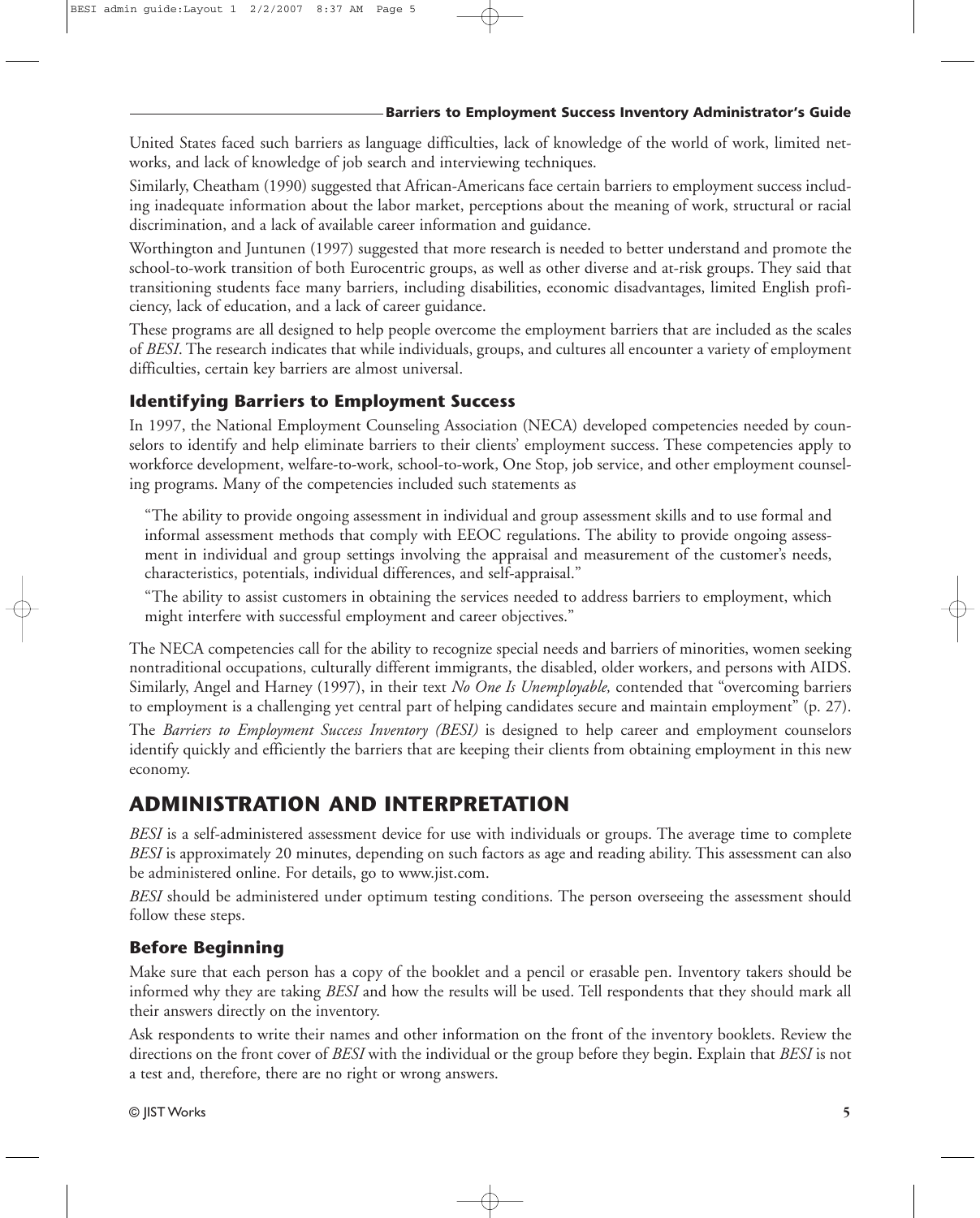#### **Step 1: Completing the Inventory**

Respondents are asked to circle one response for each item to indicate their primary concerns using the following 4-point Likert scale:

 $1 = No Concern$  **2** = Little Concern **3** = Some Concern **4** = Great Concern

Review the procedures for Step 1 and answer any questions that may arise. Make sure that each respondent understands how to mark his or her responses. Stress that respondents should circle only one number after each statement and should respond to each of the 50 statements.

#### **Steps 2 and 3: Scoring**

*BESI* is composed of five scales that represent the range of barriers an individual might encounter in looking for or succeeding in employment: Personal and Financial (P); Emotional and Physical (E); Career Decision-Making and Planning (C); Job-Seeking Knowledge (J); and Training and Education (T).

Scoring requires calculating the numerical values for each of the scales (marked P, E, C, J, and T). To do so, respondents should add the "subtotals" for each horizontal line of the Inventory, as explained in Step 2. Then in Step 3 they should plot each of the raw scores on the Profile by placing an X over the appropriate number on the graph.

Scores on *BESI* are reported in the form of raw scores. Raw scores between 10 and 19 indicate that the respondent has fewer barriers than most unemployed adults do. Raw scores from 20 to 30 are in the average range, and indicate that the effects of the barriers are about the same as for most unemployed adults. Raw scores from 31 to 40 indicate that the respondent has more barriers than most unemployed adults.

#### **Steps 4 and 5: Interpretation**

The *BESI* Interpretation Guide in Step 4 provides more specific information about the barriers that are interfering with respondents' career development and ability to find a job. Respondents should begin interpreting their scores on *BESI* by examining the barrier categories in which they have the highest scores (the most concern). Some respondents will have high scores in several barrier categories, while others might have high scores in only one type of barrier.

In Step 4, respondents can indicate their most troublesome barriers. Recommendations are provided on how they can overcome these barriers in Step 5. Respondents should be encouraged to use this information to explore options that will work for them. They should also be encouraged to use the worksheet in Step 5 to set short-term and long-term goals for overcoming their most troublesome barriers.

#### **Dimensions Measured on BESI**

The scales that make up *BESI* were developed from the research of Miller and Oetting (1977). The scales represent 30 or more barriers the researchers identified. Following is a brief review of each of the five scales used in *BESI*.

**Personal and Financial:** The P scale measures barriers that arise from a lack of basic survival resources. Respondents scoring high on this scale are concerned with meeting such basic needs as sufficient childcare, transportation, health and dental care, housing, and money. They are concerned about having enough money to sustain themselves and their families.

**Emotional and Physical:** The E scale measures barriers stemming from physical problems and feelings of insecurity and low self-esteem. Respondents scoring high on this scale are concerned with maintaining their health or a positive attitude. In addition, they may be concerned about dealing with the anger and depression associated with unemployment and/or underemployment.

**Career Decision-Making and Planning:** The C scale measures barriers arising from a lack of career planning and career decision-making skills. Respondents scoring high on this scale are concerned with obtaining more information about their interests and values, occupations and leisure activities, and small business and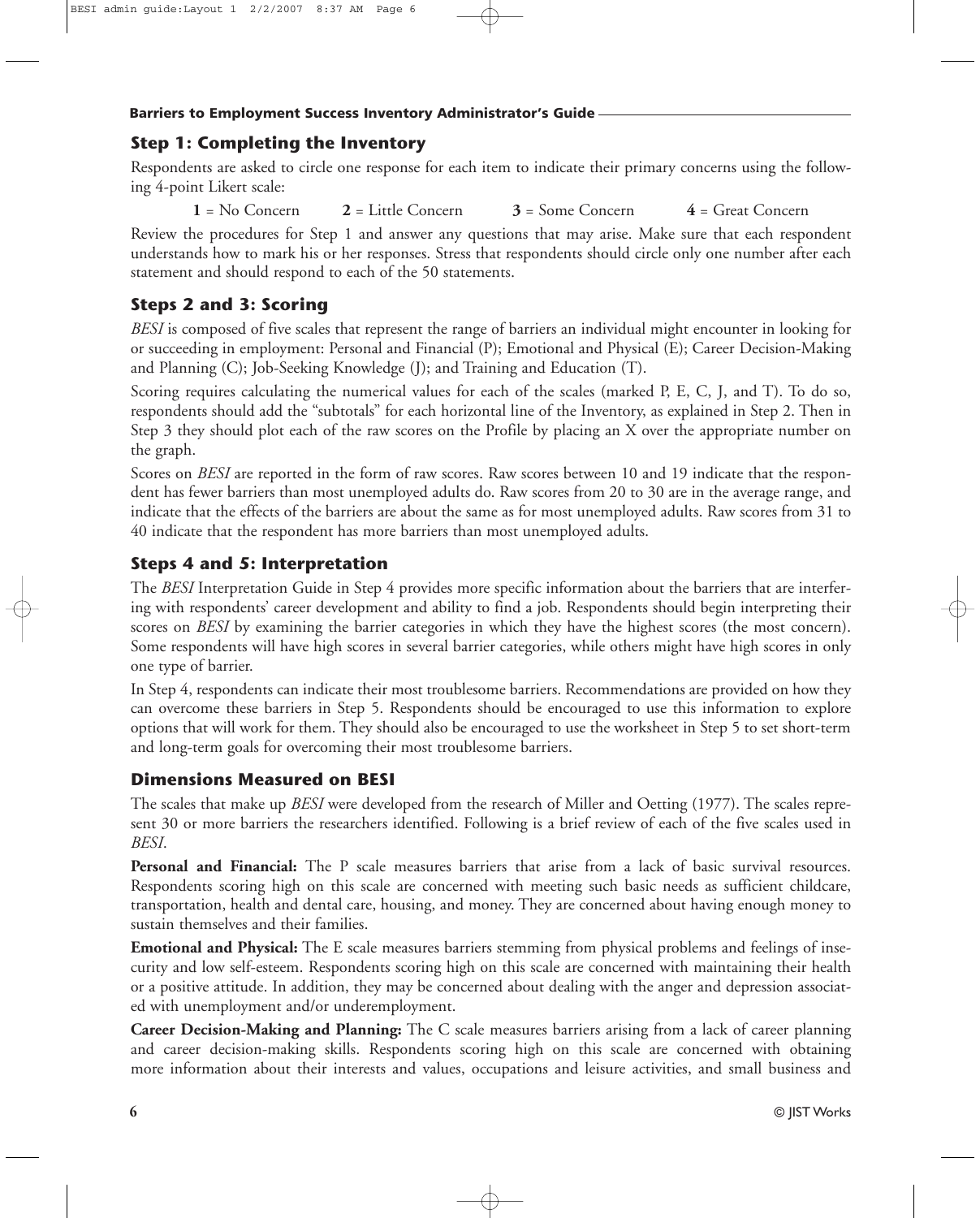home-based business opportunities. Respondents may also be concerned with making effective career decisions, setting goals, and developing plans to achieve these goals.

**Job-Seeking Knowledge:** The J scale measures barriers resulting from a lack of knowledge about how to develop an effective job search. Respondents scoring high on this scale are concerned with developing an appropriate job search plan, mastering effective job search skills, and learning to communicate better with prospective employers. They see a need to present themselves well both on paper and in person.

**Training and Education:** The T scale measures barriers arising from a lack of education or training for the type of job desired. Respondents scoring high on this scale are concerned with enhancing their employability by upgrading their knowledge and skills. They are interested in on-the-job training as well as classroom training opportunities.

## **DEVELOPMENT AND TECHNICAL DETAILS**

The rational-empirical method of test construction (Crites, 1978) was used in the development of *BESI*. In the rational-empirical approach, existing theory identifies the concepts or behaviors that are considered principal to measure. Miller and Oetting's (1977) research about barriers to employment served as the primary research in the development of the Inventory.

From this initial conceptualization and research, an individual's success in finding or succeeding in a job is determined largely by the barriers he or she faces. No psychometric instruments were found that would assess an individual's barriers to employment. Therefore, the decision was made to develop an instrument to measure an individual's barriers to career development and finding a job.

The third edition of the *BESI* was created to reflect continuing research being done on the instrument and to implement changes to improve its administration and interpretation. Changes from the second edition include

- A few of the items were revised for ease of reading and to better reflect the world-of-work, including the increasing role that computers and the Internet play in employability and the job search.
- The interpretation instructions have been streamlined to cut down on repetition and decrease administration time.
- New specific barriers and strategies have been added to Steps 4 and 5, including the addition of Web sites for further assistance in overcoming barriers and a worksheet for setting short- and long-term goals.
- The administrator's guide was updated to reflect new research and additional testing on the instrument.

#### **Measures of Reliability**

Evidence of reliability for *BESI* was computed in terms of internal consistency (Alpha Coefficients) for adults (see Table 1), stability (test-retest correlations) for an adult population (see Table 2), and split-half reliability (see Table 3).

Anastasi (1988) found that internal consistency estimates of reliability are essentially measures of homogeneity. Anastasi states, "because it helps to characterize the behavior domain or trait sampled by the test, the degree of homogeneity of a test has some relevance" (p. 156). Coefficient Alpha was the method used to assess reliability. As Table 1 shows, the Alpha Coefficients for *BESI* ranged from a low of .87 on the Job-Seeking Knowledge scale to a high of .95 on the Career Decision-Making and Planning scale. The reliability of all five sub-scales on *BESI* is equal to or greater than .87. The level generally considered adequate is .70. This indicates that there is high confidence that the items on each of the *BESI* scales are similar and that they measure what they are intended to measure.

The original testing sample consisted of 150 unemployed adults participating in government-sponsored job training programs. Test-retest reliability was determined by retesting a sample of this initial pool of subjects approximately six months after the initial testing. Table 2 shows the test-retest reliability ranging from .79 to .90. These ranges indicate that the measures used in *BESI* are consistent over time.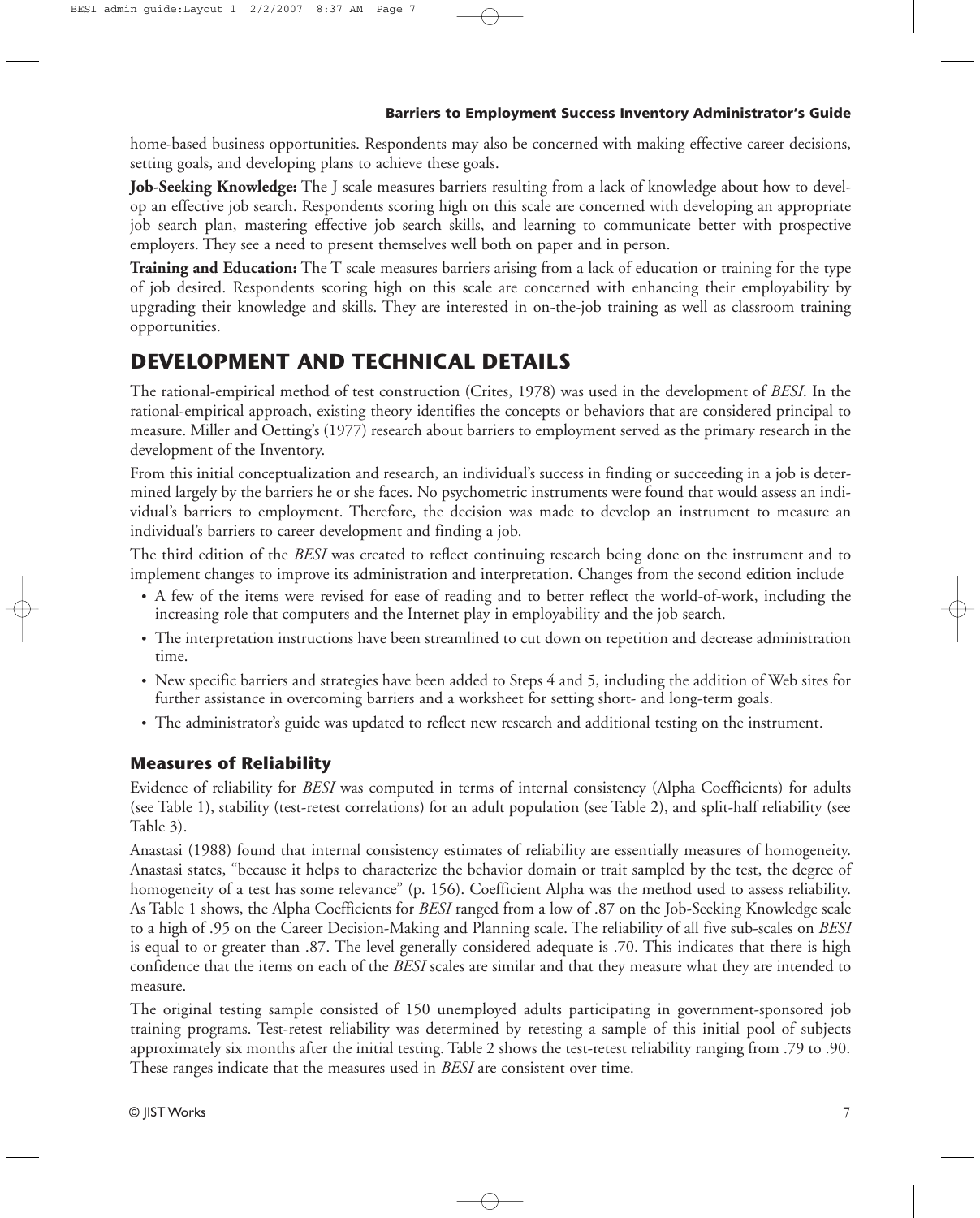To examine further evidence of the internal consistency of the *BESI* scales, a split-half reliability estimate was obtained for the Inventory. This coefficient is presented in Table 3. A correlation of .90 was obtained for *BESI,* well within an acceptable range for this measure.

| <b>TABLE 1</b><br><b>Internal Consistency</b><br>(Alpha Coefficients)* |     | <b>TABLE 2</b><br>Stability (Test-Retest Correlation)*<br>(6 months after original testing) |     |  |  |  |
|------------------------------------------------------------------------|-----|---------------------------------------------------------------------------------------------|-----|--|--|--|
| Personal and Financial                                                 | .88 | Personal and Financial                                                                      | .86 |  |  |  |
| <b>Emotional and Physical</b>                                          | .91 | Emotional and Physical                                                                      | .90 |  |  |  |
| Career Decision-Making and Planning                                    | .95 | Career Decision-Making and Planning                                                         | .85 |  |  |  |
| Job-Seeking Knowledge                                                  | .87 | Job-Seeking Knowledge                                                                       | .79 |  |  |  |
| Training and Education                                                 | .92 | Training and Education                                                                      | .82 |  |  |  |

 $* N = 150$  adults

 $* N = 95$  adults

|        | <b>TABLE 3</b><br><b>Split-Half Reliability Correlation</b><br>(for the entire Inventory) |        |
|--------|-------------------------------------------------------------------------------------------|--------|
|        | $SH-1$                                                                                    | $SH-2$ |
| $SH-1$ |                                                                                           |        |
| $SH-2$ | -90                                                                                       |        |

#### **Measures of Validity**

The validity of a test is determined by what the test measures, how well it does so, and what can be inferred from the test scores (Anastasi, 1988).

To develop inventory statements that were realistic, the author of *BESI* examined resource materials from case studies, interviews with unemployed adults, and research and journal articles about a variety of job search programs. He determined that the five scales that make up *BESI* were representative of barriers to career development and employment.

To ensure integrity of the content validity, the author initially developed a pool of 100 statements based on a careful review of the literature and input from employment and career counselors. To ensure the appropriateness of the statements included on *BESI,* the author requested that the counselors place the statements into the most appropriate and descriptive scales, eliminate any that did not represent the barriers to employment, and modify or reword any unclear statements. This input made it possible to combine and reduce the number of statements to approximately 75. *BESI* was then given to sample respondents enrolled in a government-sponsored job training program. From the results, Alpha Coefficients were calculated (see Table 1). Statements were then screened to eliminate any reference to race, gender, culture, or ethnic origin.

Concurrent validity for *BESI* is shown in the form of interscale correlations for an adult sample (see Table 4). The interscale correlations for *BESI* ranged from .451 to .694. These low correlations provide evidence of the independence of the scales for the inventory.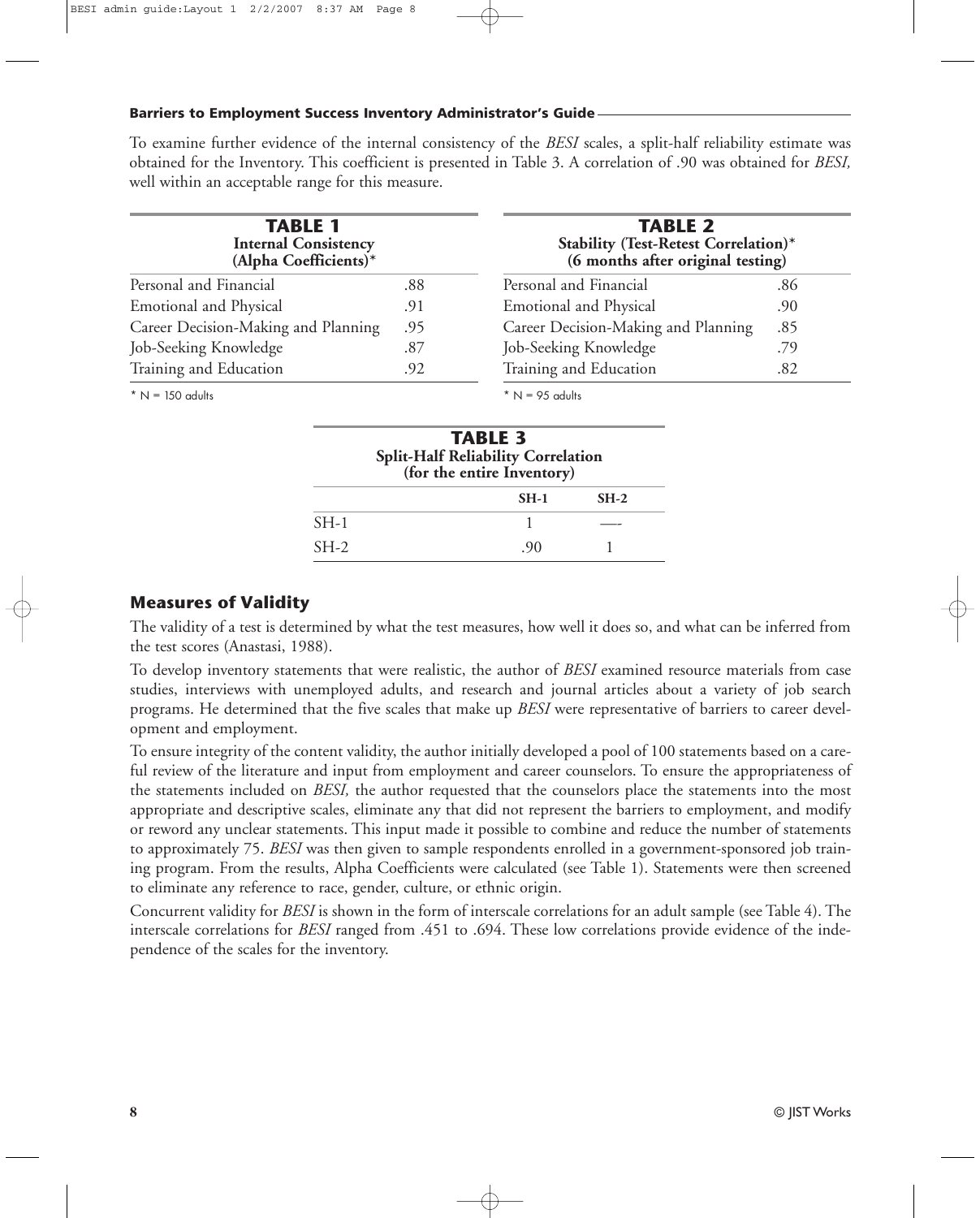| <b>TABLE 4</b><br><b>Interscales Correlation Matrix for Variables X1 through X5</b> |      |      |      |     |  |  |
|-------------------------------------------------------------------------------------|------|------|------|-----|--|--|
|                                                                                     | P    | E    |      |     |  |  |
| Personal and Financial                                                              |      |      |      |     |  |  |
| <b>Emotional and Physical</b>                                                       | .643 |      |      |     |  |  |
| Career Decision-Making and Planning                                                 | .498 | .661 |      |     |  |  |
| Job-Seeking Knowledge                                                               | .451 | .598 | .481 |     |  |  |
| Training and Education                                                              | .562 | .651 | .694 | 643 |  |  |

Means and standard deviations were computed for *BESI* (see Table 5). In a sample of 150 adults, males and females had similar scores. Males (mean score = 27.37) identified Job-Seeking Knowledge as their biggest barrier to employment, while females (mean score = 27.46) identified Personal and Financial issues as their biggest barrier to employment. This suggests that men tend to be more concerned about developing an effective job search, while women tend to be more concerned with solving problems related to such personal issues as childcare, transportation, and housing. Both males (mean = 23.34) and females (mean = 23.77) identified Training and Education as the least significant barrier to employment. The most noticeable difference occurred on the Emotional and Physical scale. Although they both saw Emotional and Physical barriers as important, females (mean =  $26.31$ ) tended to identify them as more significant than males (mean =  $25.11$ ).

| Means and Standard Deviations for Original Sample of Adults | <b>TABLE 5</b>                                          |      |                    |           |                      |           |  |
|-------------------------------------------------------------|---------------------------------------------------------|------|--------------------|-----------|----------------------|-----------|--|
|                                                             | <b>Total</b><br>$(N = 150)$<br><b>SD</b><br><b>Mean</b> |      | Male<br>$(N = 83)$ |           | Female<br>$(N = 67)$ |           |  |
|                                                             |                                                         |      | Mean               | <b>SD</b> | <b>Mean</b>          | <b>SD</b> |  |
| Personal and Financial                                      | 27.09                                                   | 6.49 | 27.31              | 6.26      | 27.46                | 6.64      |  |
| <b>Emotional and Physical</b>                               | 25.25                                                   | 7.41 | 25.11              | 7.16      | 26.31                | 7.51      |  |
| Career Decision-Making and Planning                         | 26.09                                                   | 7.57 | 26.17              | 7.25      | 25.54                | 8.26      |  |
| Job-Seeking Knowledge                                       | 26.88                                                   | 8.21 | 27.37              | 8.19      | 27.23                | 8.65      |  |
| Training and Education                                      | 23.41                                                   | 8.23 | 23.34              | 7.93      | 23.77                | 8.88      |  |

*Barriers to Employment Success Inventory* has subsequently been tested with a variety of populations, including long-term unemployed, offenders and ex-offenders, students, and welfare-to-work clients (see Table 6). As can be seen from this table, for these populations, Personal and Financial barriers (M = 27.42) and Job-Seeking Knowledge barriers ( $M = 27.14$ ) are the greatest to overcome. On the other hand, Training and Education ( $M =$ 23.61) remains the barrier that the people sampled are least concerned about.

| <b>TABLE 6</b><br>Means and Standard Deviations of Subsequent Administrations * |              |                           |  |  |  |
|---------------------------------------------------------------------------------|--------------|---------------------------|--|--|--|
| <b>Barrier</b>                                                                  | <b>Means</b> | <b>Standard Deviation</b> |  |  |  |
| Personal and Financial                                                          | 27.42        | 6.64                      |  |  |  |
| <b>Emotional and Physical</b>                                                   | 25.54        | 6.82                      |  |  |  |
| Career Decision-Making and Planning                                             | 26.36        | 7.72                      |  |  |  |
| Job-Seeking Knowledge                                                           | 27.14        | 6.94                      |  |  |  |
| Training and Education                                                          | 23.61        | 8.18                      |  |  |  |

 $* N = 695$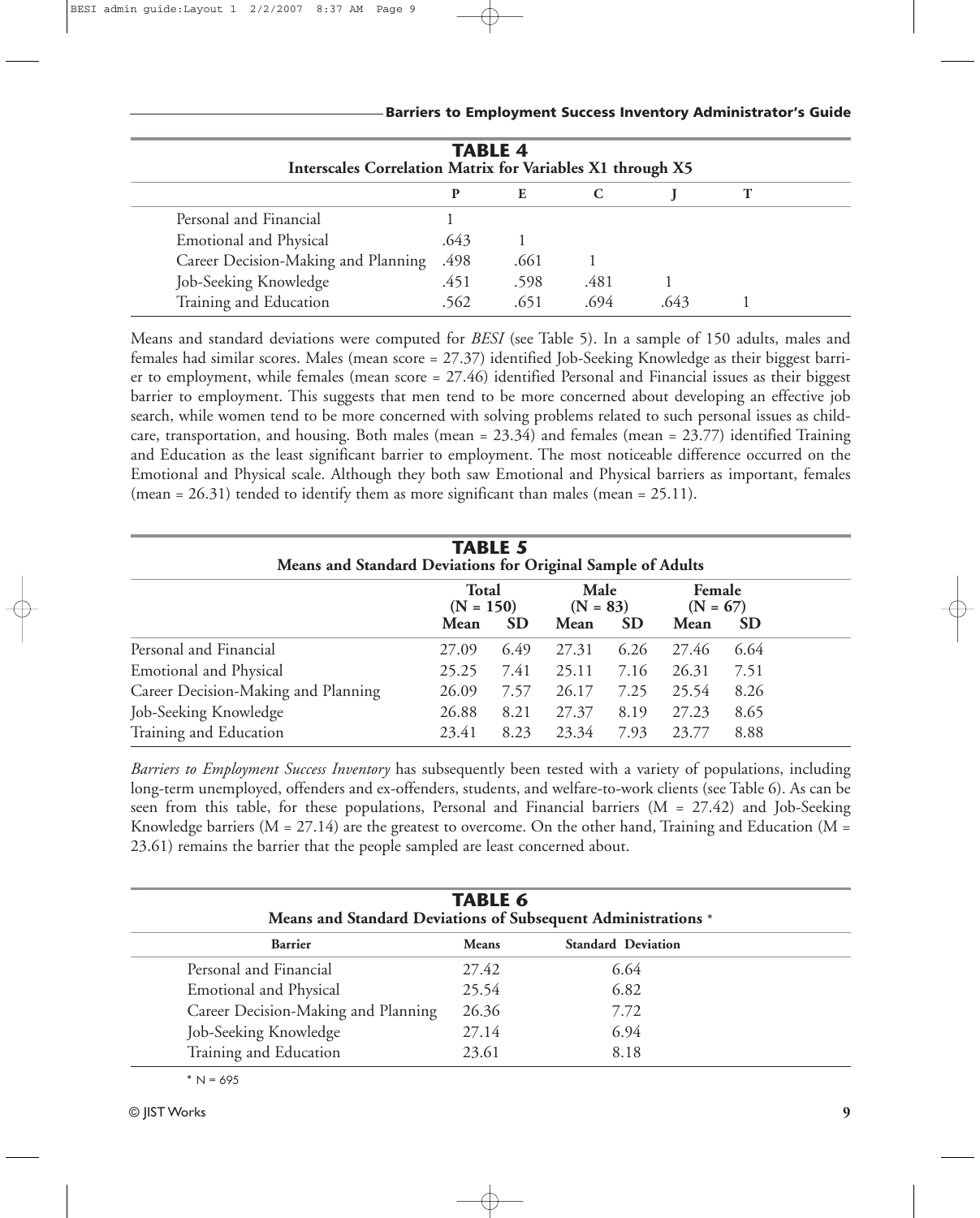### **REFERENCES**

- Abramson, L.Y., Seligman, M.E.P., and Teasdale, J. (1978). Learned helplessness in humans: Critique and reformulation. *Journal of Abnormal Psychology* (87) 49–74.
- Amundson, N.E., and Borgen, W.A. (1987). Coping with unemployment: What helps and hinders. *Journal of Employment Counseling,* (24), 97-106.
- Anastasi, A. (1988). *Psychological testing, 6th edition*. New York: Macmillan.
- Angel, D.L., and Harney, E.E. (1997). *No one is unemployable*. Hacienda Heights, CA: WorkNet Publications.
- Borgen, W.A. (1999). Starting points implementation follow-up study. *Journal of Employment Counseling* (36) 95–114.
- Charland, W. (1993). *Career shifting: Starting over in a changing economy*. Holbrook, MA: Adams.
- Cheatham, H.E. (1990). Africentricity and career development of African Americans. *The Career Development Quarterly* (38) (4) 334–346.
- Crites, J.O. (1978). Providing effective career counseling for adult learners. *Lifelong Learning: An Omnibus of Practice and Research* (12) 4–7.
- Gysbers, N.C., Heppner, M.J., and Johnston, J.A. (1998). *Career counseling: Process, issues, and techniques.* Needham Heights, MA: Allyn and Bacon.
- Hansen, L.S. (1997). *Integrative life planning*. San Francisco, CA: Jossey-Bass.
- Herring, R.D. (1996). Synergistic counseling and Native American Indian students. *Journal of Counseling and Development* (74) 542–547.
- Liptak, J.J. (2006). *Using the Triadic Job Search Counseling Model to help clients overcome learned helplessness.* Indianapolis, IN: JIST Publishing.
- Lock, R.D. (2005a). *Taking charge of your career direction*. Belmont, CA: Thomson Brooks/Cole.
- Lock, R.D. (2005b). *Job search*. Belmont, CA: Thomson Brooks/Cole.
- Martin, W.E. (1991). Career development and American Indians living on reservations: Cross-cultural factors to consider. *Journal of Employment Counseling* (39) (3) 273–283.
- Miller, C.D., and Oetting, G. (1977). Barriers to employment and the disadvantaged. *Personnel and Guidance Journal* (56) 89–93.
- Pink, Daniel. (2001). *Free agent nation*. New York: Warner.
- Roberts, R.L., Harper, R., and Preszler, B. (1997). The effects of the FRESH START Program on Native American parolees' job placement. *Journal of Employment Counseling* (34) (3) 115–122.
- U.S. Department of the Census, Bureau of Labor Statistics. (2002). *Occupational outlook handbook*. Washington, DC: U.S. Government Printing Office.
- Westwood, M.J., and Ishiyama, F.I. (1991). Challenges in counseling immigrant clients: Understandable intercultural barriers to career adjustment. *Journal of Employment Counseling* (28) (4) 130–143.
- Winegardner, D., Simonetti, J.L., and Nykodym, N. (1984). Unemployment: The living death? *Journal of Employment Counseling* (21) 149–155.
- Wood, C.J. (1989). Learned helplessness: A factor in counseling displaced homemakers. *Journal of Employment Counseling* 26 (1), 4–10.
- Worthington, R.L., and Juntunen, C.L. (1997). The vocational development of non-college-bound youth: Counseling psychology and the school-to-work transition movement. *The Counseling Psychologist* (25) 323–363.